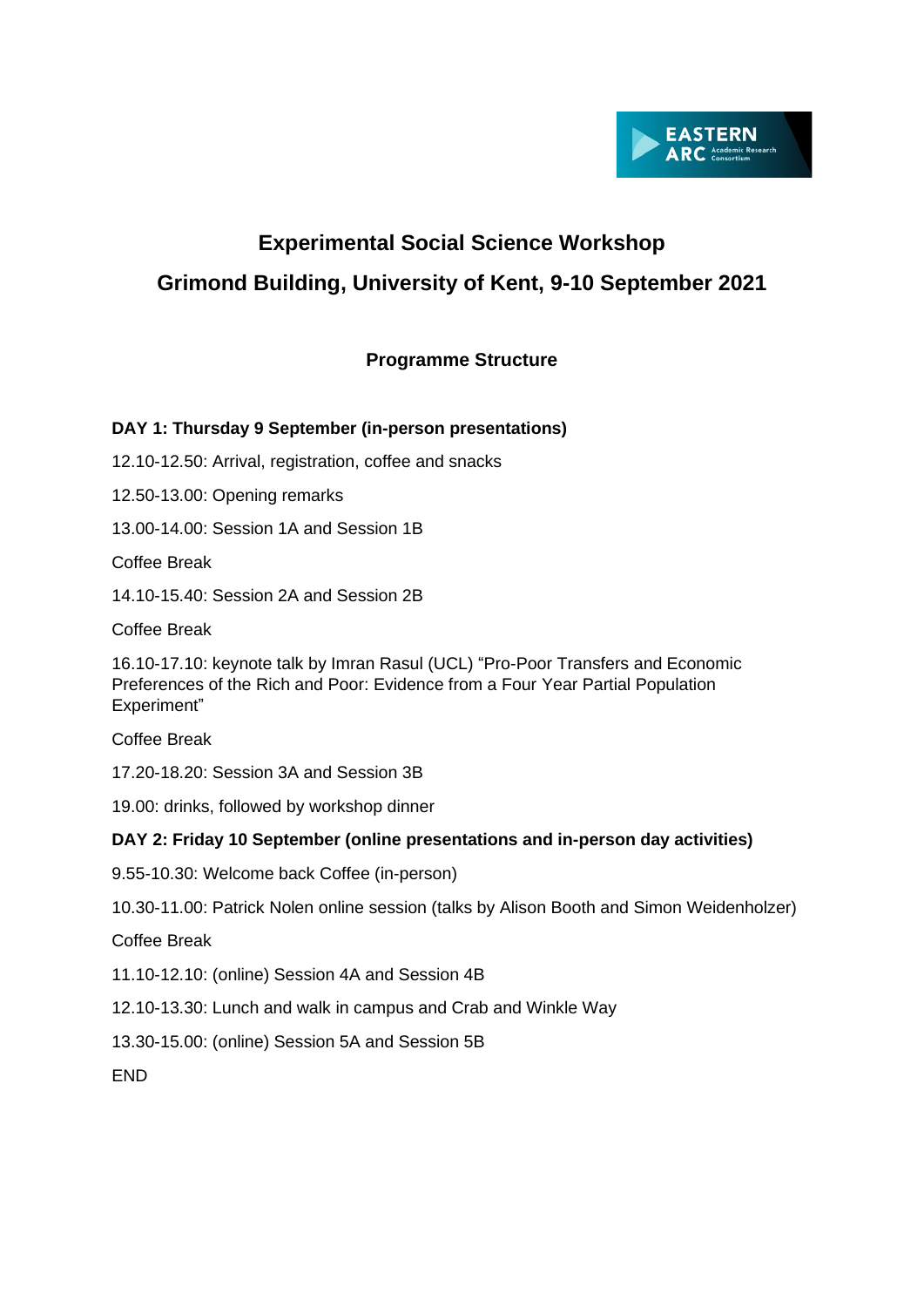In Memory of Patrick Nolen and Odile Poulsen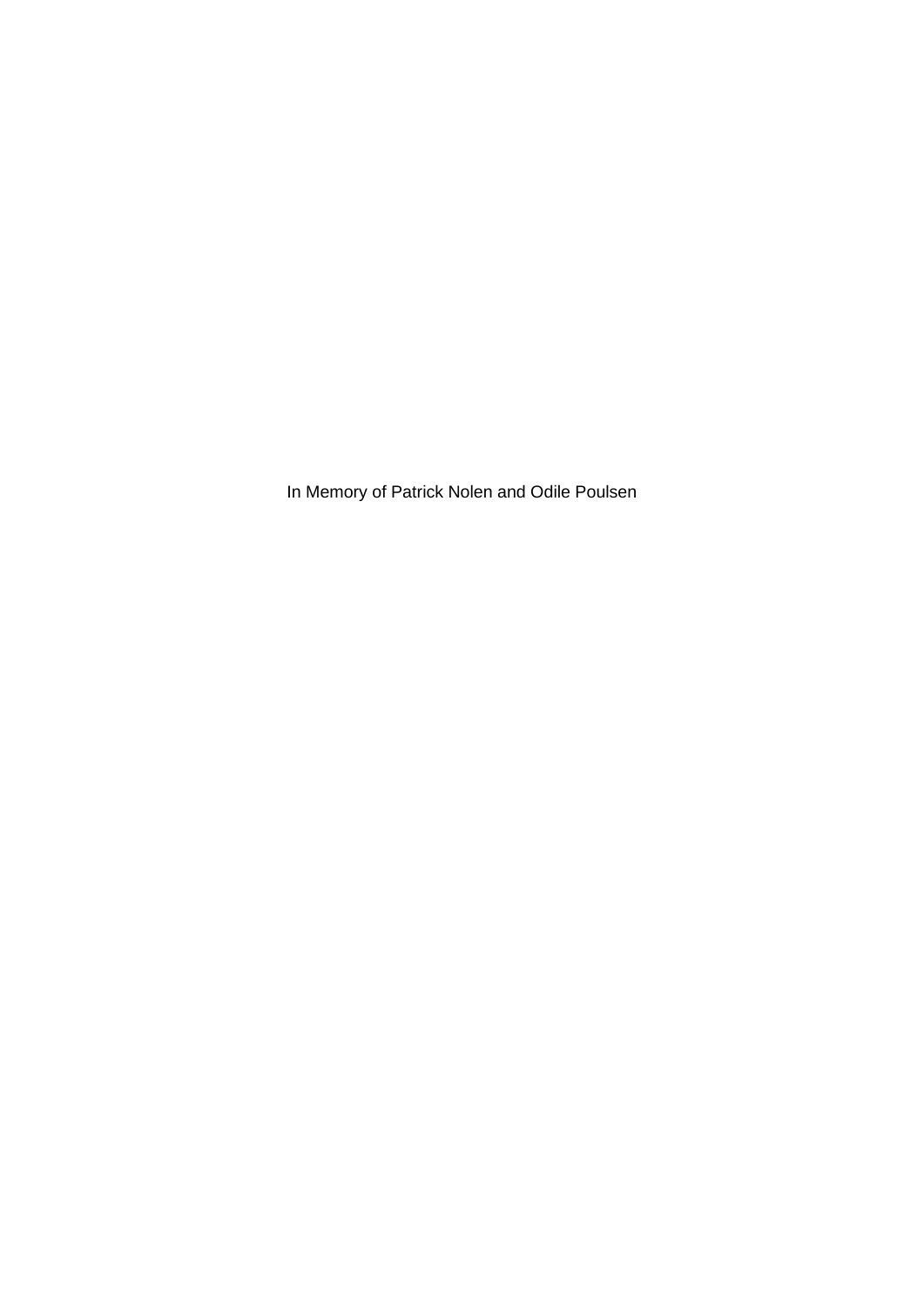## Papers by Session

## *Session 1A*

The effects of emergency government cash transfers on beliefs and behaviours during the COVID pandemic: Evidence from Brazil (Fernanda Leite Lopez de Leon, ECO-Kent)

Engagement, expertise, and responsiveness to behavioral biases in public organizations: Evidence from the World Bank (Sheheryar Banuri, ECO- UEA)

## *Session 1B*

Measuring Individual Preferences for Truth-Telling (Lisa Spantig, ECO – Essex)

Proud to belong: The impact of ethics training on police officers in Ghana (Oana Borcan.  $ECO - UEA$ 

## *Session 2A*

A vicious circle: deportability and crime in the Jamaican diaspora (Anna Waldstein, SAC – Kent)

Tracking developmental differences in real-world social attention across adolescence, young adulthood and older adulthood (Heather Ferguson, PSY – Kent)

Irrational Statistical Discrimination (Friederike Mengel, ECO – Essex)

## *Session 2B*

Credibility in Second-Price Auctions: An Experimental Test (Ahrash Dianat, ECO – Essex)

Buyers' limited attention in Hong Kong housing market, (Xiaoyu Xia, ECO – Essex)

Consumer Preferences for Chlorine Washed Chicken and Attitudes to Brexit (Iain Fraser, ECO –Kent)

## *Session 3A*

Climate Change and Political Participation: Evidence from India (Irma Clots-Figueras, ECO-Kent)

Vox Populi, Vox Dei? How Systemic and Individual Ideological Incongruence shape Democratic Preferences (Miriam Sorace, POLIT – Kent)

## *Section 3B*

Match length realization and cooperation in indefinitely repeated games (Simon Weidenholzer, ECO- Essex)

Choice Overload and Asymmetric Dominance: Experiment and Theory (Stefania Sitzia and Bob Sugden, ECO- UEA)

## *Session 4A*

Leadership in a public good game: Does the leader need to be pro-social or just say they are pro-social? (Yidan Chai ,ECO- Kent)

Follow the leader: Using videos to make information on resource revenue management more relevant (Christa Brunnschweiler, ECO-UEA)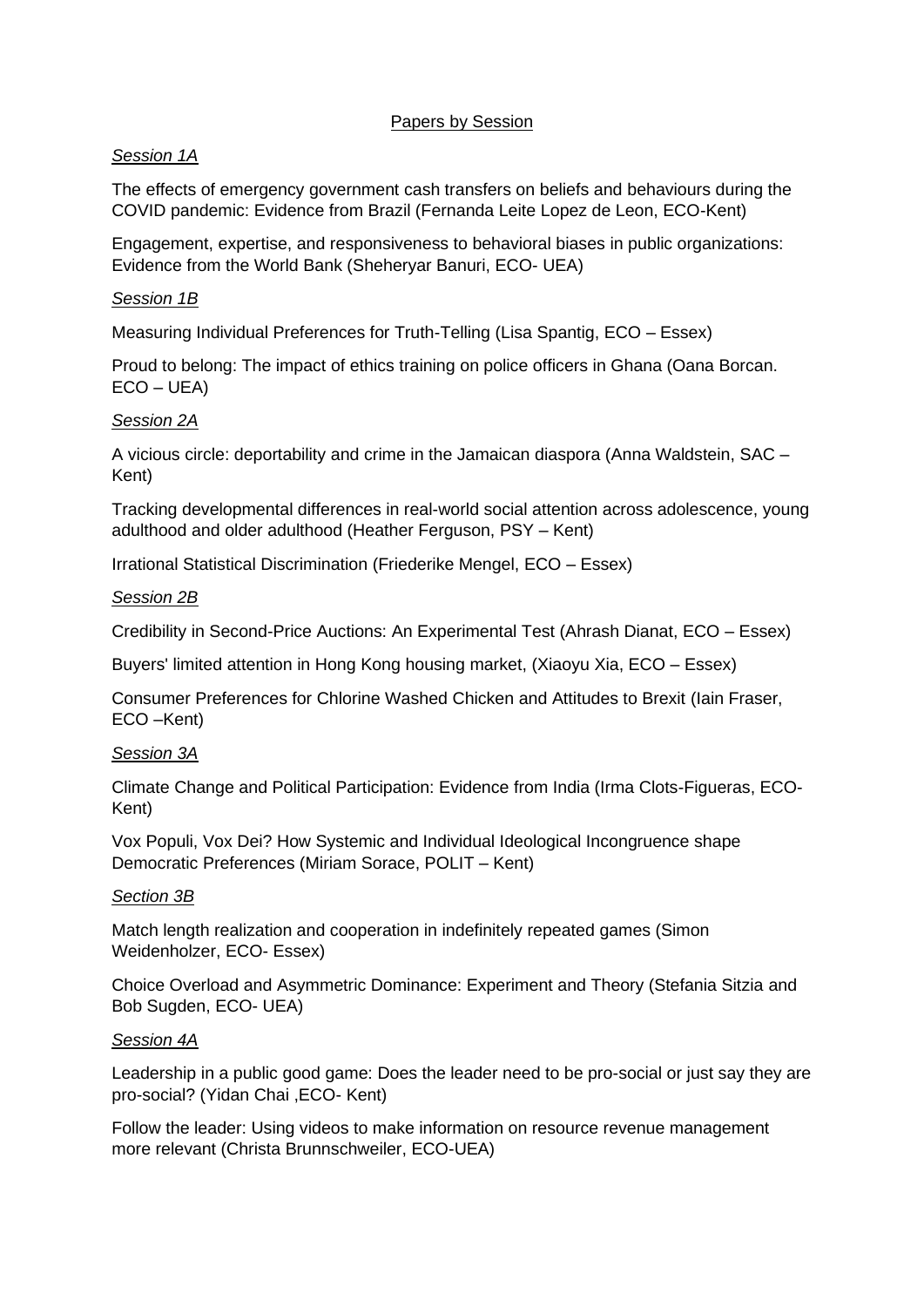## *Session 4B*

Investigating the determinants of consumer engagement (Mengjie Wang, ECO –UEA)

Survey-based experiments in the social sciences using the Understanding Society Innovation Panel (Tarek Al Baghal, ISER – Essex)

#### *Session 5A*

The Power of Religion: Islamic Investing in the Lab (Lucia Milena Murgia, ECO- UEA)

Persistent Polarizing Effects of Persuasion: Experimental Evidence from Turkey (Ceren Baysan, ECO -Essex)

Peer effects in subjective expectations of HIV (Mike Hyunhoi Koo, ECO -Kent)

#### *Session 5B*

The Effects of Personalized Information Provision on Access to Emergency Government Benefits: Experimental Evidence from India (Zaki Wahhaj, ECO- Kent)

We Can Challenge (Mike Brock, ECO –UEA)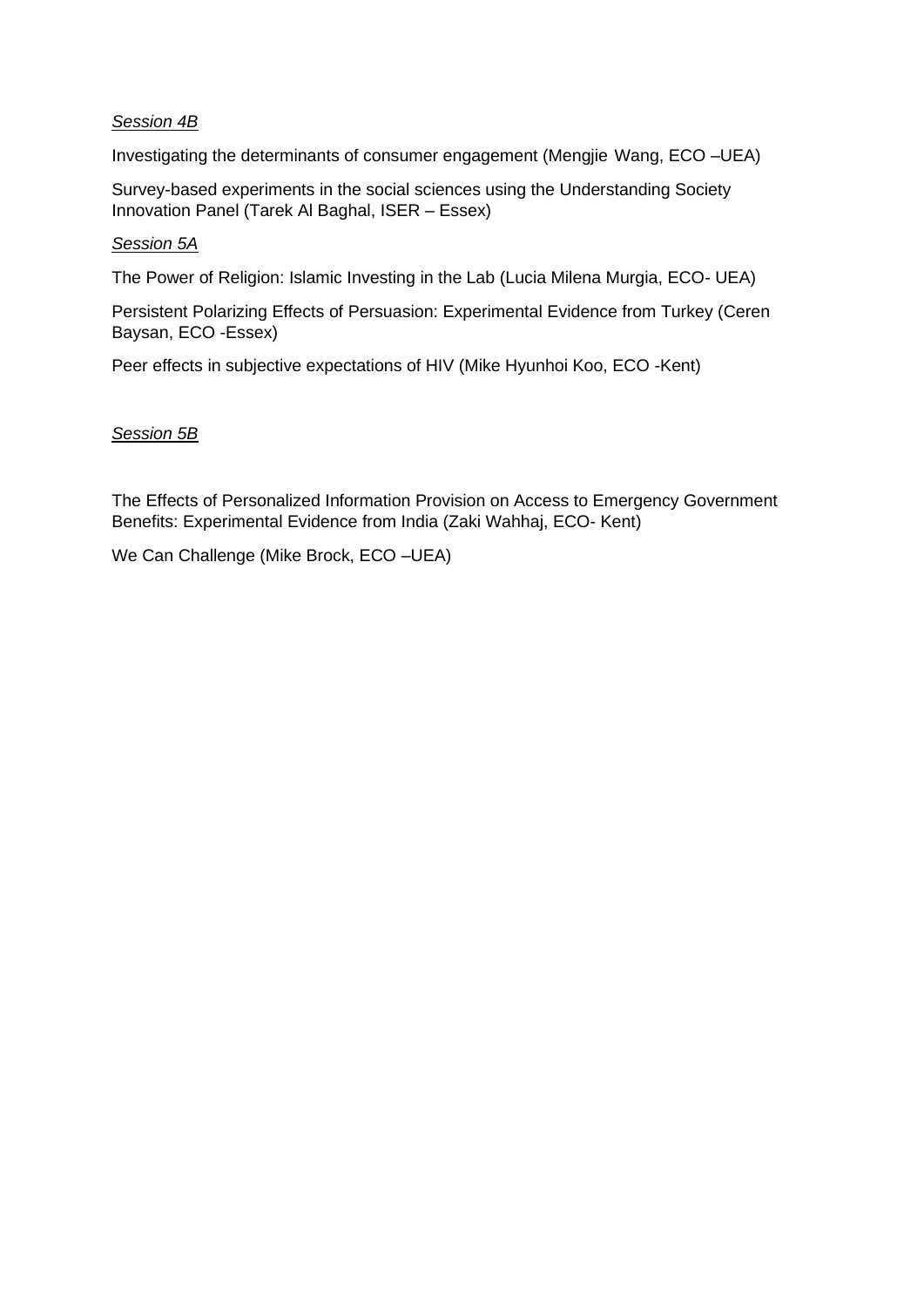## **Session 1A**

## **The effects of emergency government cash transfers on beliefs and behaviours during the COVID pandemic: Evidence from Brazil (Fernanda Leite Lopez de Leon, ECO-Kent)**

Abstract: This paper examines the impacts of emergency cash transfers on individuals' behaviour, focussing on the impacts of "Auxilio Emergencial" (AE): a large-scale cash-transfer aimed at low-income individuals in Brazil during the COVID-19 pandemic. Using an online survey conducted during the first peak of the pandemic in 2020, we exploit quasi-experimental variation generated by the cash-transfer programme design to identify causal effects. AE eligibility led to lower working hours, a reduced likelihood of leaving the house to go to work, and a reduced likelihood of contracting COVID-19. It increased perceptions of the risk associated with the coronavirus, but also may have led to an increased credence in the president (who was downplaying these risks) over health specialists and scientists. To separate 'income effects' from 'loyalty effects' caused by the AE aid, we test how financial liquidity affects coronavirus related beliefs. Recent recipients of AE cash transfers were significantly more likely to trust "health experts" above President Bolsonaro, and hold fewer misconceptions about COVID-19 Our results point to the effects of emergency cash transfers in determining individuals' narratives about a pandemic and in enabling social distancing via a decrease in labour supply.

## **Engagement, expertise, and responsiveness to behavioral biases in public organizations: Evidence from the World Bank (Sheheryar Banuri, ECO- UEA)**

Mistakes made by policy professionals can have devastating consequences. Nevertheless, policy professionals are trusted in these roles due to their expertise: that is, we expect policy professionals to have sufficient expertise in their field to not fall privy to decision-making traps. Banuri, Dercon, and Gauri (2019) document that policy professionals are subject to such biases. What is not well understood, however, is the role of subject matter expertise in mitigating biases. In this paper, we test the hypothesis that policy professionals with greater expertise are less likely to be sensitive to cognitive bias. Using a sample of development policy professionals (employees of the World Bank), and three experiments focusing on different cognitive biases (Outcome bias, Identifiable Victim Effect, Bandwagon Effect), we find that subject matter expertise helps mitigate some of these biases. Implications for policymaking are discussed.

## **Session 1B**

## **Measuring Individual Preferences for Truth-Telling (Lisa Spantig, ECO – Essex)**

Fraudulent behavior is prevalent in many markets, particularly, when lying at the individual level is not observable. Aggregate data from controlled environments suggest heterogeneous preferences for truth-telling which are determined by the combination of an intrinsic motivation to be honest and the desire to be seen as honest. However, aggregate data do not allow us to understand which truth-telling types (co)exist and how prevalent each type is. Both are crucial for the cost-effective design of institutions. We propose a novel experimental measure of individual preferences for truth-telling that keeps true states of the world unobservable. The key idea of the experiment is not to rely upon actual reports, but to measure participant's intention to i) be dishonest and ii) avoid being seen as dishonest. This allows to identify the importance of both motives at the individual level without knowing whether participants actually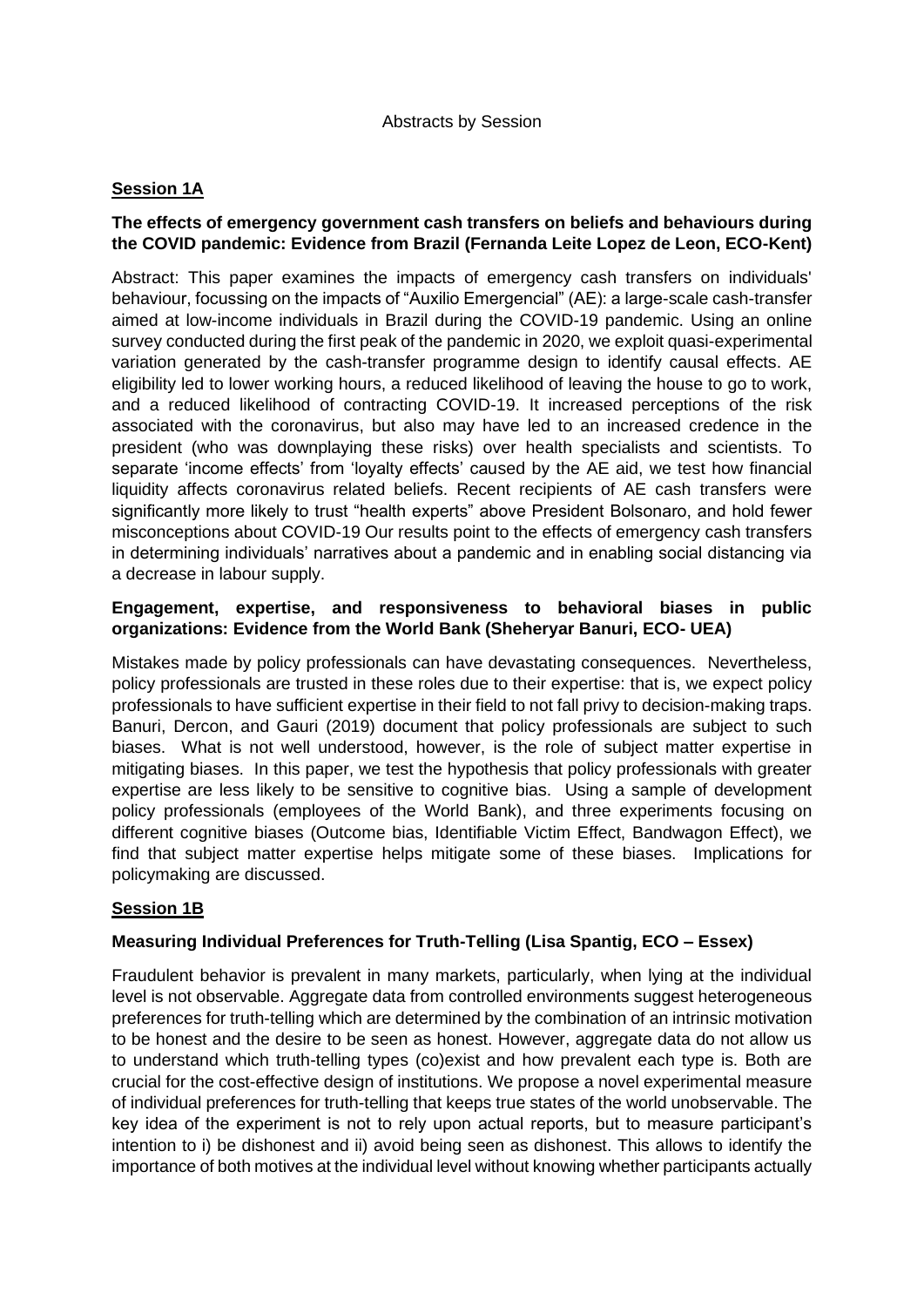lied. First results suggest systematic heterogeneity in preference types, for whom one or both underlying motives matter. Also, the intention to be dishonest turns out to be predictive of behavior in two incentivized validation tasks. The intention to be seen as honest appears to matter most for participants who have some, but not too strong intentions to be dishonest. Based on these findings, we propose an even simpler version of our measure suited for representative samples allowing for individual-level predictions of behavior in many other domains.

## **Proud to belong: The impact of ethics training on police officers in Ghana (Oana Borcan. ECO – UEA)**

We evaluate the impact of a two-day ethics and integrity training program conducted on a randomly selected sample of traffic police officers operating in the Accra region, in Ghana. The training was specially designed to activate behavioral change by leveraging officers' mission, i.e., their individual identities as members of the police force, and creating a new shared identity of "Agents of Change," aimed at inducing a collective shift in attitudes and behaviors. About one third of all traffic officers who were stationed in the area received the training. Data generated by a survey and an incentivized cheating game conducted by phone 20 months after the training intervention, show that the program significantly lowered officers' propensity to cheat and positively affected their values and beliefs regarding on-the-job unethical behavior.

# **Session 2A**

## **A vicious circle: deportability and crime in the Jamaican diaspora (Anna Waldstein, SAC –Kent)**

The qualitative nature of ethnography makes it especially compatible with studying sensitive topics in 'hard to reach' populations. By engaging in participant observation-taking part in community life as both participant and observer-ethnographers collect qualitative data that includes tacit and embodied knowledge, which may be missed by quantitative approaches. Although ethnographers don't necessarily conduct experimental research with the aim of inferring causal effects, our methods can nonetheless reveal important nuances in causal relationships.

## **Tracking developmental differences in real-world social attention across adolescence, young adulthood and older adulthood (Heather Ferguson, PSY – Kent)**

Detecting and responding appropriately to social information in our environment is a vital first step towards social interaction. I will report a series of well-powered, pre-registered experiments that examined how social attention develops across the lifespan, comparing adolescents (10-19yrs), young (20-40yrs) and older (60-80yrs) adults. Participants were immersed in different social interactions– face-to-face conversation and navigating an environment – and their attention to social and non-social content was recorded using eyetracking glasses. Results revealed that, compared to young adults, adolescents and older adults attended less to social information (i.e. faces) during face-to-face conversation, and to people when navigating the real-world. We also explore how features of the social context (e.g. groups vs. individual, in-group vs. out-group) influence allocation of attention. Thus, we provide novel evidence that real-world social attention undergoes age-related change, and these developmental differences might be a key mechanism that leads to impaired ToM among adolescents and older adults.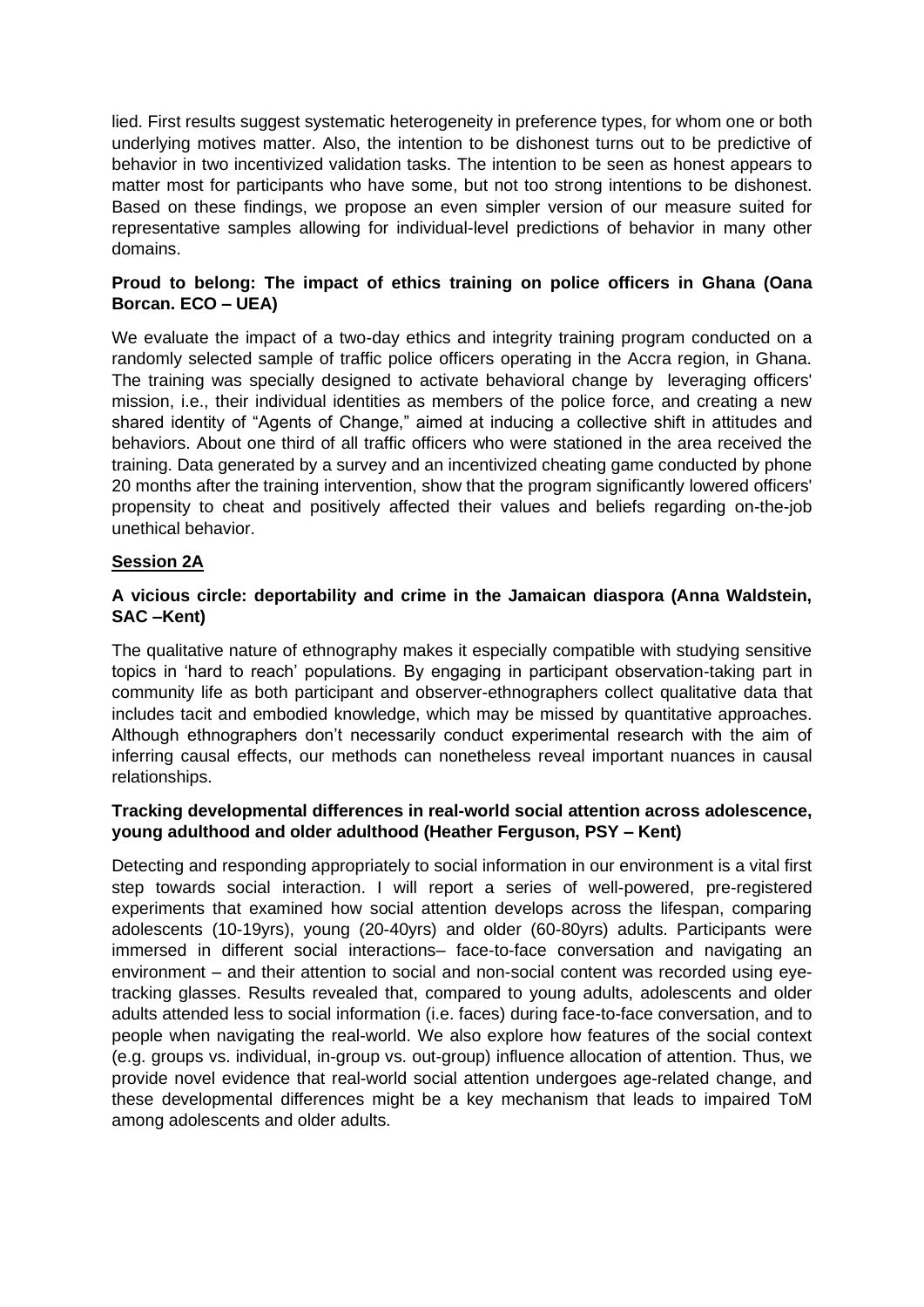## **Irrational Statistical Discrimination (Friederike Mengel, ECO – Essex)**

Models of statistical discrimination typically assume that employers make rational inference from (education) signals. However, there is a large amount of evidence showing that most people do not update their beliefs rationally. We use a model and two experiments to show that employers who are conservative, in the sense of signal neglect, discriminate more against disadvantaged groups than Bayesian employers. We find that such irrational statistical discrimination deters high-ability workers from disadvantaged groups from pursuing education, further exacerbating initial group inequalities. Excess discrimination caused by employer conservatism is especially important when signals are very informative. Out of the overall hiring gap in our data, around 40% can be attributed to rational statistical discrimination, a further 40% is due to irrational statistical discrimination, and the remaining 20% is unexplained or potentially taste-based.

## **Session 2B**

## **Credibility in Second-Price Auctions: An Experimental Test (Ahrash Dianat, ECO – Essex)**

We provide the first direct test of how the credibility of an auction format affects bidding behavior and final outcomes. To do so, we conduct a series of laboratory experiments where the role of the seller is played by a human subject who receives the revenue from the auction and who (depending on the treatment) has agency to determine the outcome of the auction. We find that a large majority of bids in the non-credible version of the second-price auction lie between the theoretical benchmarks of the first-price auction and the credible second-price auction. While sellers in the non-credible second-price auction often break the rules of the auction and overcharge the winning bidder, they typically do not maximize revenue. We provide a behavioral explanation for our results based on incorrect beliefs (on the part of bidders) and aversion to rule-breaking (on the part of sellers), which is confirmed by revealed preference tests.

# **Buyers' limited attention in Hong Kong housing market (Xiaoyu Xia, ECO – Essex)**

In Hong Kong, it was standard practice of the developers and real-estate agents to advertise only the gross area of residential properties, which can be as much as thirty percent larger than the actual living space because gross area includes a share of communal area in the residential project. This practice would create a false impression of the size of a property if buyers have limited attention. In April 2013, a government ruling went into effect which requires all sales brochures of residential properties to provide information of the saleable area. Using data on all private residential property transactions between 2009 and 2017, we evaluate the effect of the new rules by estimating a hedonic model of housing price and comparing the gross-area premium before and after the new rule takes effect. Our findings add direct evidence on consumers' bias and inattention in a high-stake decision setting.

## **Consumer Preferences for Chlorine Washed Chicken and Attitudes to Brexit (Iain Fraser, ECO –Kent)**

This research employs two alternatively framed but formally equivalent discrete choice experiments that examine consumer preferences regarding chlorine washed chicken. One is framed in a common "purchase format" and the other employs an alternative format that hypothetically endows respondents with a voucher that they can use to redeem a chicken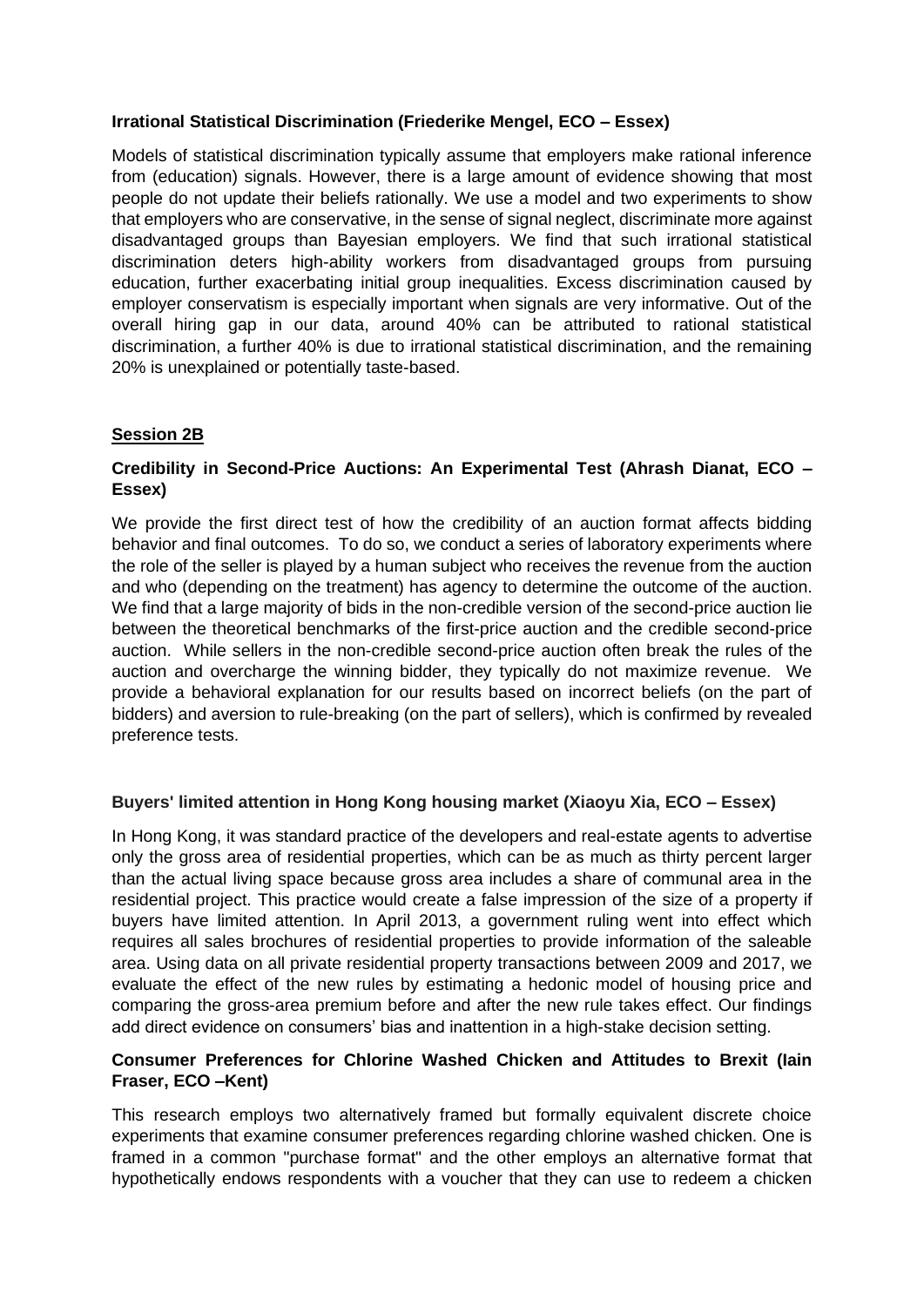product, or exchange, in part, for an alternative chicken product or cash. We find that the difference in our estimates is small across the two frames, generating consistent estimates of value regardless of how we implement our choice experiment. Our analysis also differentiates the value estimates by the attitudes expressed by our survey respondents to Brexit. We find that being positively disposed toward Brexit means that respondents are less likely to value chlorine washed chicken negatively. Yet, of equal or greater significance, those respondents who hold positive attitudes with regard to Brexit still value EU food safety standards highly. This suggests that attitudes to Brexit and preferences regarding food do not necessarily align in support of Free Trade Agreements should they require the UK to lower existing food safety and animal welfare standards.

# **Session 3A**

# **Climate Change and Political Participation: Evidence from India (Irma Clots-Figueras, ECO- Kent)**

In this paper we study the effects of climate change in India, measured by temperature shocks, on political outcomes, such as voter turnout, candidate selection and voting outcomes. We find that high temperatures reduce agricultural productivity, increase voter turnout, reduce the number of candidates, and change both candidate and winner characteristics. High temperatures reduce agricultural incomes in India (Guiteras 2009), and climate change has been projected to reduce farm incomes by 20-25% in un-irrigated areas by the end of the 21st century (Government if India Economic Survey 2017). Hot days also seem to increase mortality (Burgess et al 2017), an effect that seems driven by reduction in agricultural productivity and wages. Farmers may respond in order to mitigate these effects by changing the input mix, or migrating (Aragon et al 2021, Colmer 2020, Gargantuas et al 2020), but both voters and politicians my react to these shocks by changing their decisions. It is joint work with Amrit Amirapu (U Kent) and Juan Pablo Rud (Royal Holloway)

## **Vox Populi, Vox Dei? How Systemic and Individual Ideological Incongruence shape Democratic Preferences (Miriam Sorace, POLIT – Kent)**

Do failures of political representation drive backlashes against representative democracy in support for popular versions of democracy? While ideological discrepancies between citizens and elected legislators (or parties) is known to negatively affect citizens' satisfaction towards democracy, little attention is paid to the causal link between various forms of ideological incongruence and citizens' preferences for different models of democracy. This study examines whether egocentric and/or socio tropic incongruence cause people to support more popular control over decision-making leveraging both cross-sectional observational evidence from 64 elections (CSES modules 1-5) and an original survey experiment carried out in France. We find that both forms of incongruence cause heightened support for pro-direct democracy parties and preferences, as well as a backlash against representative democracy. This study has significant implications for our understanding of preferences for direct democracy as natural reactions to actual failures of representative democracy.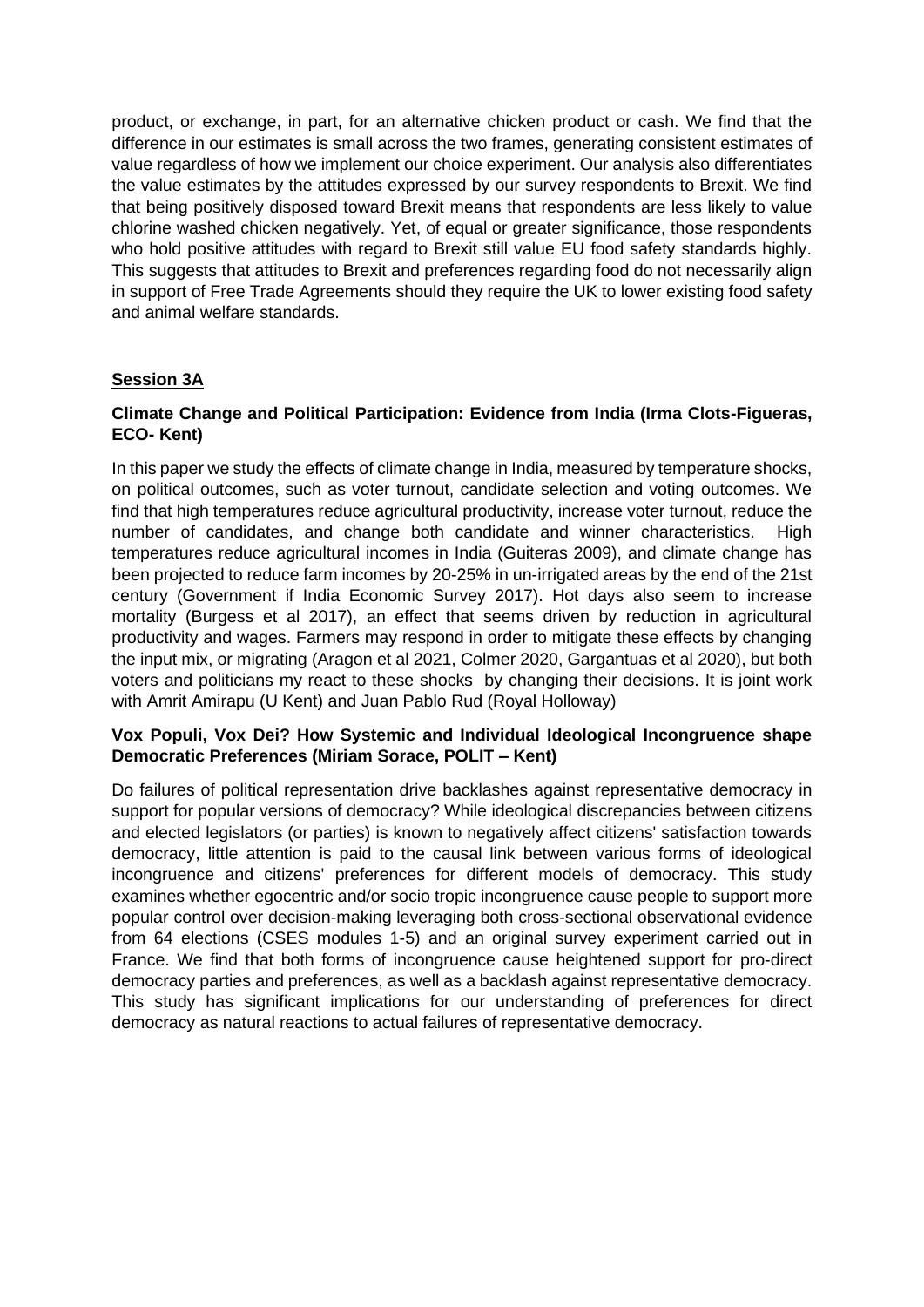## **Session 3B**

# **Choice Overload and Asymmetric Dominance: Experiment and Theory (Stefania Sitzia, ECO- UEA)**

Using a new experimental design, we test whether increases in the size of a person's choice set can reduce the value of the chosen option. Each option is a vase-like 'container' defined by three dimensions; its value is proportional to its capacity. Although value is objective and can in principle be calculated from the information given, subjects are likely to rely on intuitive judgements. Comparing decision quality between small and large choice sets, we find no evidence of choice overload. Subjects seem to choose by making many quick pairwise comparisons, favouring options that dominate others and eliminating dominated ones. We show theoretically that if such choice processes are used, adding options (even bad ones) to a choice set can improve decision quality. This is joint work with Gerardo Infante and Robert Sugden.

## **Match length realization and cooperation in indefinitely repeated games (Simon Weidenholzer, ECO- Essex)**

Experimental studies of infinitely repeated games typically consist of several indefinitely repeated games ("matches") played in sequence with different partners each time, whereby match length, i.e. the number of stages of each game is randomly determined. Using a large meta data set on indefinitely repeated prisoner's dilemma games (Dal Bó & Fréchette, 2018) we demonstrate that the realized length of early matches has a substantial impact on cooperation rates in subsequent matches. We estimate simple learning models displaying the "power law of practice" and show that participants do learn from match length realization. We then study three cases from the literature where realized match length has a strong impact on treatment comparisons, both in terms of the size and the direction of the treatment effect. These results have important implications for our understanding of how people learn in infinitely repeated games as well as for experimental design.

# **Session 4A**

## **Leadership in a public good game: Does the leader need to be pro-social or just say they are pro-social? (Yidan Chai ,ECO- Kent)**

In the study, we investigate the leadership in public goods game. Participants' Social Value Orientation (SVO) were elicited and accordingly classified as either pro-social or pro-self. Leaders in the groups have the opportunity to send SVO type message to their followers. Two sessions were conducted, where leaders can lie about their SVO types to followers in one of the treatments but not in another. Therefore, the reliability of messages are different across sessions. We found that there is a positive effect on contributions if leaders have the possibility to lie about their SVO type.

## **Follow the leader: Using videos to make information on resource revenue management more relevant (Christa Brunnschweiler, ECO-UEA)**

How can citizens be motivated to demand accountability in the management of public revenues? We use a video survey experiment to provide information, and employ role models to provide encouragement and motivation to act. The experiment focused on petroleum revenue management in Ghana and included over 2300 respondents. Providing information significantly increased satisfaction with current revenue management, though treated participants remained dissatisfied on average. We also found increased intention to demand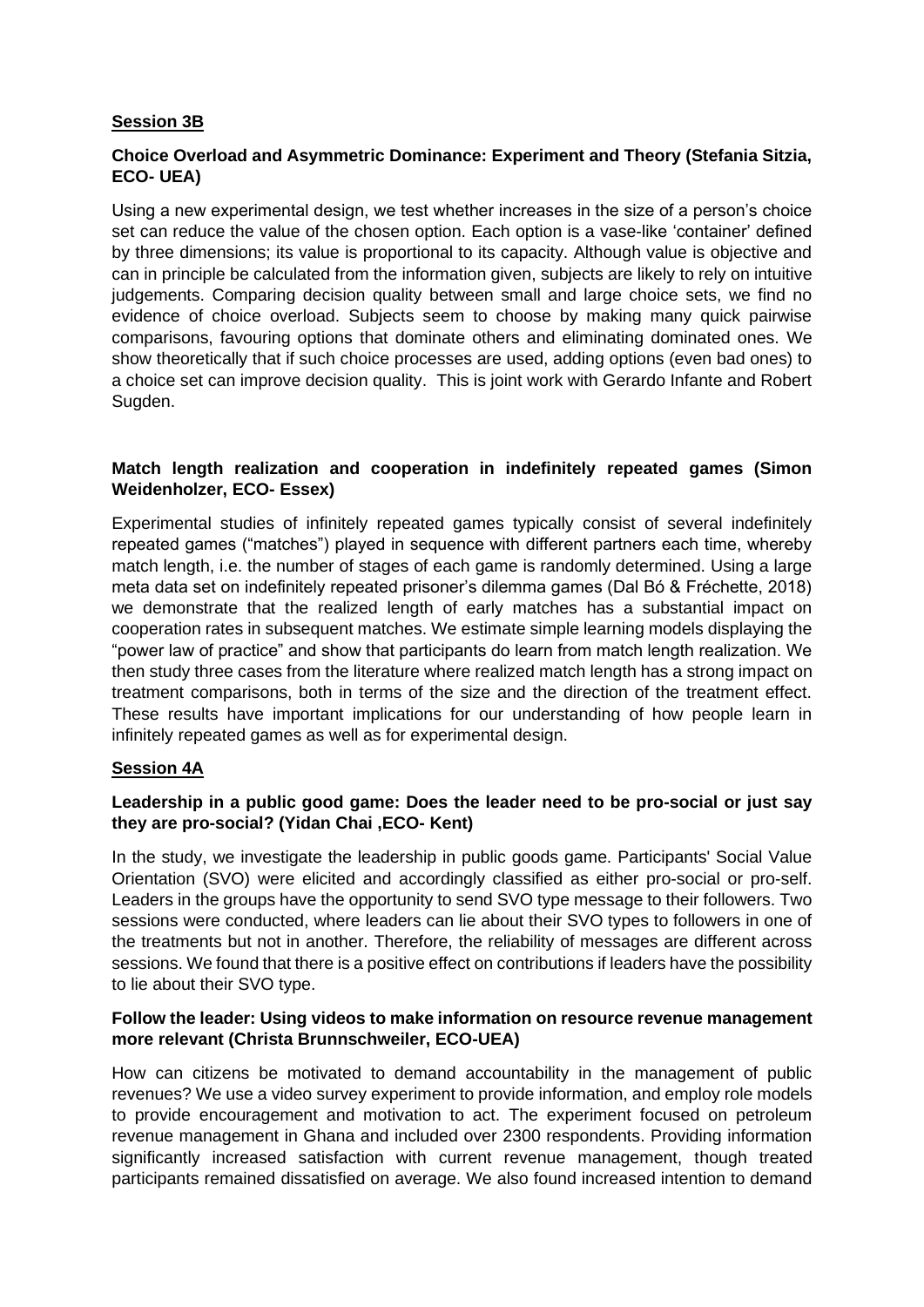more accountability through greater debate. The role models had additional effects: they increased the sense that an individual can influence how petroleum revenues are used; the intention to contact media; and to vote differently to ensure better accountability. These changes, however, did not persist: a follow-up survey with 925 respondents 2.5 years later showed few differences between the control and the treated groups. The experiment demonstrates that providing relevant information affects attitudes and planned behaviour in the short term, and that role models give valuable encouragement for behavioural change.

# **Session 4B**

## **Investigating the determinants of consumer engagement (Mengjie Wang, ECO –UEA)**

The extent to which consumers engage with different kinds of decision problems is a topic of serious concern to industry regulators. There is a lot of evidence suggesting that in many markets (e.g. energy, telecoms, financial services) consumers find it hard to maintain interest and motivation when choosing between alternative offers, and that this is an obstacle to competition. However, it seems clear that some consumer decision problems are very engaging. Many people actually enjoy shopping for consumer goods (e.g. clothes, cars, electronic goods) and services (e.g. restaurants, hotels, holidays). We investigate experimentally what makes some consumer search problems more engaging than others.

## **Survey-based experiments in the social sciences using the Understanding Society Innovation Panel (Peter Lynn, ISER – Essex)**

ISER at the University of Essex is responsible for the design and implementation of the Understanding Society Innovation Panel, a mixed-mode longitudinal survey with annual data collection since 2008. Nearly 100 experiments have been successfully mounted on the panel to date, some led by our own team and some designed by external researchers as a result of our annual open competition for proposals. Many experiments concern aspects of survey methodology, but others are in areas such as behavioural economics or psychology. This presentation will give an overview of the panel, which Eastern Arc researchers are encouraged to consider as a vehicle for their own research. Advantages include free data collection and expert support in experimental design from ISER colleagues.

## *Session 5A*

## **The Power of Religion: Islamic Investing in the Lab (Lucia Milena Murgia, ECO- UEA)**

Religiously affiliated mutual funds have recently become a growing corner of the mutual fund industry, where morality and ethics is thought to exert an influence on investors' decisions. These funds are governed by the requirements of Shariah (Islamic) principles which restrict the investible universe. Due to the nature of these funds, which includes firms based on factors other than purely financial, the closest corollary to these are "Socially Responsible" funds, which have been the subject of considerable interest in the literature. While Islamic funds have grown, it is not entirely clear whether investors are drawn to these funds due to their own religious preferences, or differences in risk and returns, and the extent to which religious preferences matter relative to social preferences. This paper fills the gap in the literature, by providing an express linkage between religious preferences (as measured by an incentivized dictator game) and investment in an Islamic Fund. Using a lab experiment in a Muslim majority country (Pakistan), we create two types of funds: a "traditional" fund that generates profits for the investor, and an "Islamic" fund that is identical to the traditional fund in every way, with the exception of a small (1% of profits) donation to an Islamic institute (a local mosque). The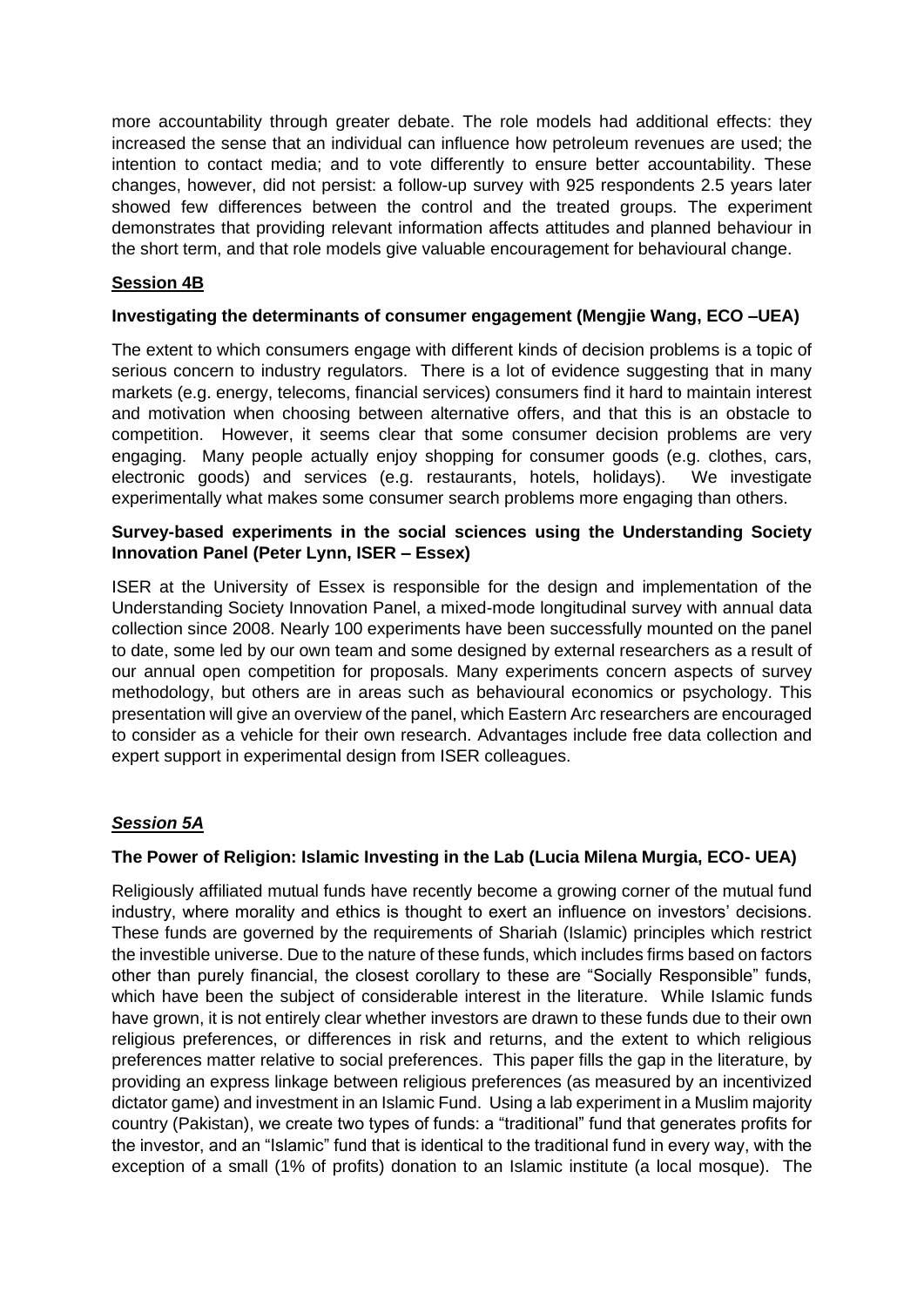experiment varies risks and returns of the traditional and Islamic funds allowing us to compare the extent to which investors with religious preferences are likely to accept reductions in risks and returns for investing in line with their religious preferences. We find that investment in Islamic funds is driven by religious preferences, with Islamic investors willing to take greater reductions in returns and increases in risk, to invest in Islamic funds. Finally, we implement a similar "Socially Responsible" fund, and find a similar pattern, indicating that Islamic investing and Socially Responsible investing are driven (at least in part) by religious and social preferences respectively.

## **Persistent Polarizing Effects of Persuasion: Experimental Evidence from Turkey (Ceren Baysan, ECO -Essex)**

Exposing voters to non-state-provisioned information is presumed to counter incumbents' efforts to keep voters uninformed in order to remain in power. In this study, I estimate the effect of randomized information campaigns on voter behavior and ideology in Turkey. My design allows me to estimate heterogeneous effects of information campaigns. I find that voter response to the same campaigns increased political polarization and the effect persisted for at least two years. I conclude that reducing censorship can be polarizing and, because average measures mask both positive and negative treatment effects, the impact of information campaigns on civil society is underestimated.

## **Peer effects in subjective expectations of HIV (Mike Hyunhoi Koo, ECO -Kent)**

Understanding how subjective expectations are generated and how expectations affect behaviour is critical to explore possible ways to deal with HIV in sub-Saharan Africa. I estimate peer effects on the subjective expectation of contracting HIV in the villages of rural Malawi. To disentangle the peer effects based upon the subjective expectations of neighbours in villages, I use the variation of randomised monetary incentives offered from HIV test. The estimates show significant and positive peer effects on one's subjective likelihood of both current HIV infection and HIV infection in the future. This finding emphasises the importance of social network for HIV prevalence by affecting subjective expectations.

## *Session 5B*

# **The Effects of Personalized Information Provision on Access to Emergency Government Benefits: Experimental Evidence from India (Zaki Wahhaj, ECO- Kent)**

The COVID-19 pandemic and the resulting policies to control it have adversely affected the incomes and livelihoods of hundreds of millions of households, resulting in widespread poverty and food insecurity. In order to mitigate these consequences for poor households, many governments have introduced additional benefits as part of their existing welfare schemes. However, there is often a gap between the introduction of these programmes and access to the benefits they entail. To shed light on the source of these gaps, we conduct a field experiment with just over 1,000 slum-dwelling households in Uttar Pradesh, India during the COVID-19 pandemic. The intervention randomly exposed individuals to personalised information about government benefits via a phone call. We find that the simple and low-cost provision of personalised information i) increased the accuracy and precision of participants' knowledge about their entitled benefits, ii) increased access and utilization of benefits, and iii) improved wellbeing (as measured through food security and mental health). We do not find significant differences in effects based on whether males or females are targeted. These